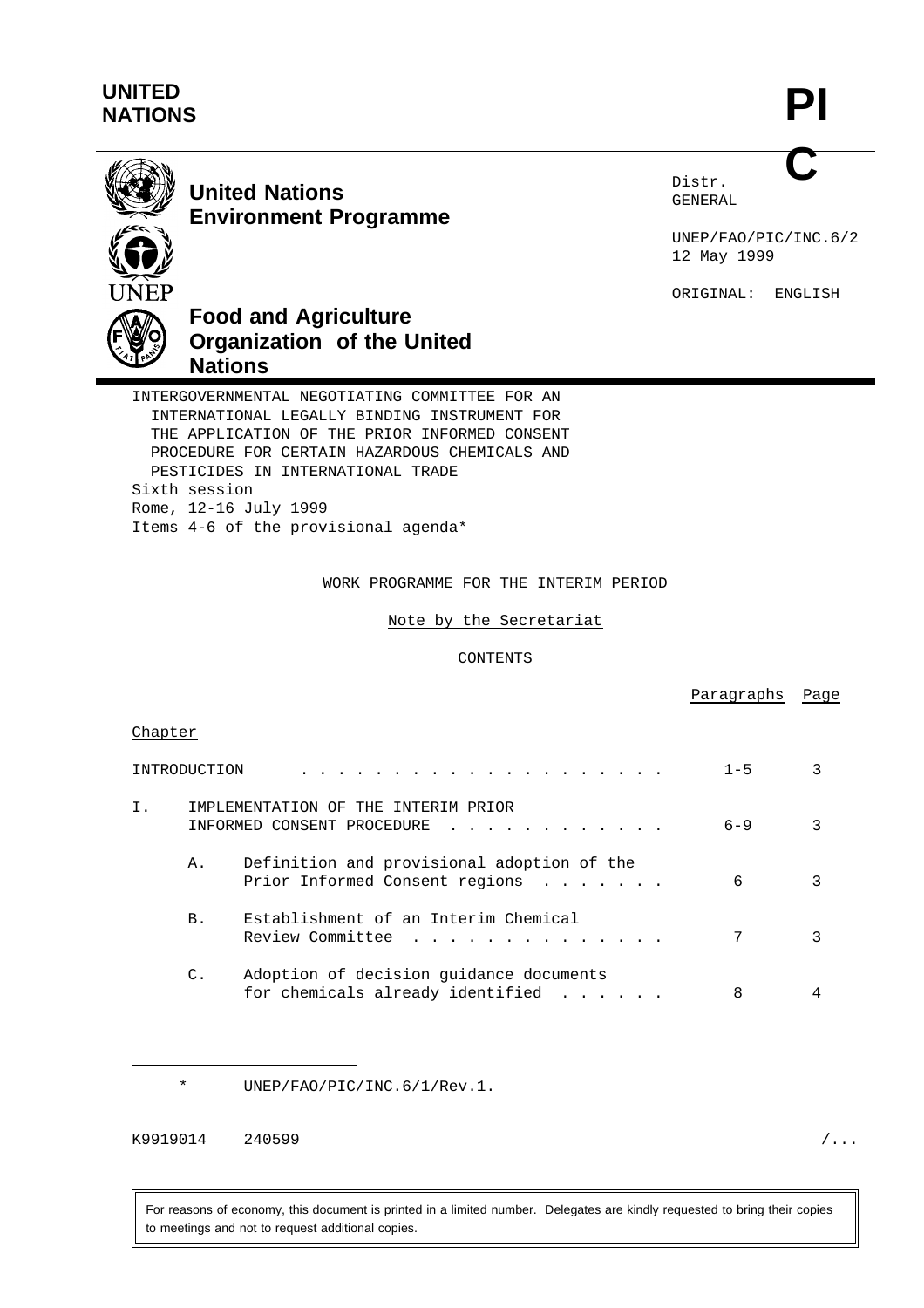# Page 2 D. Inclusion of chemicals in the interim Prior Informed Consent procedure . . . . . . . . . 9 4 II. PREPARATIONS FOR THE CONFERENCE OF THE PARTIES . . . . . . . . . . . . . . . . . . 10-30 4 A. Decisions required at the first meeting of the Conference of the Parties . . . . . . . 12-18 4 B. Functions of the Conference of the Parties in respect of which the Committee may wish to take action . . . . . . . . . . . . . . . 19-25 6 C. Other functions of the Conference of the Parties . . . . . . . . . . . . . . . 26-30 7 III. ISSUES ARISING OUT OF THE CONFERENCE OF PLENIPOTENTIARIES . . . . . . . . . . . . . . . . . 31-38 7 A. Support for implementation . . . . . . . . 31-33 7 B. Dispute settlement, illicit trafficking and responsibility and liability . . . . . . 34-36 8 C. Location of the Secretariat . . . . . . . . 37-38 8

UNEP/FAO/PIC/INC.6/2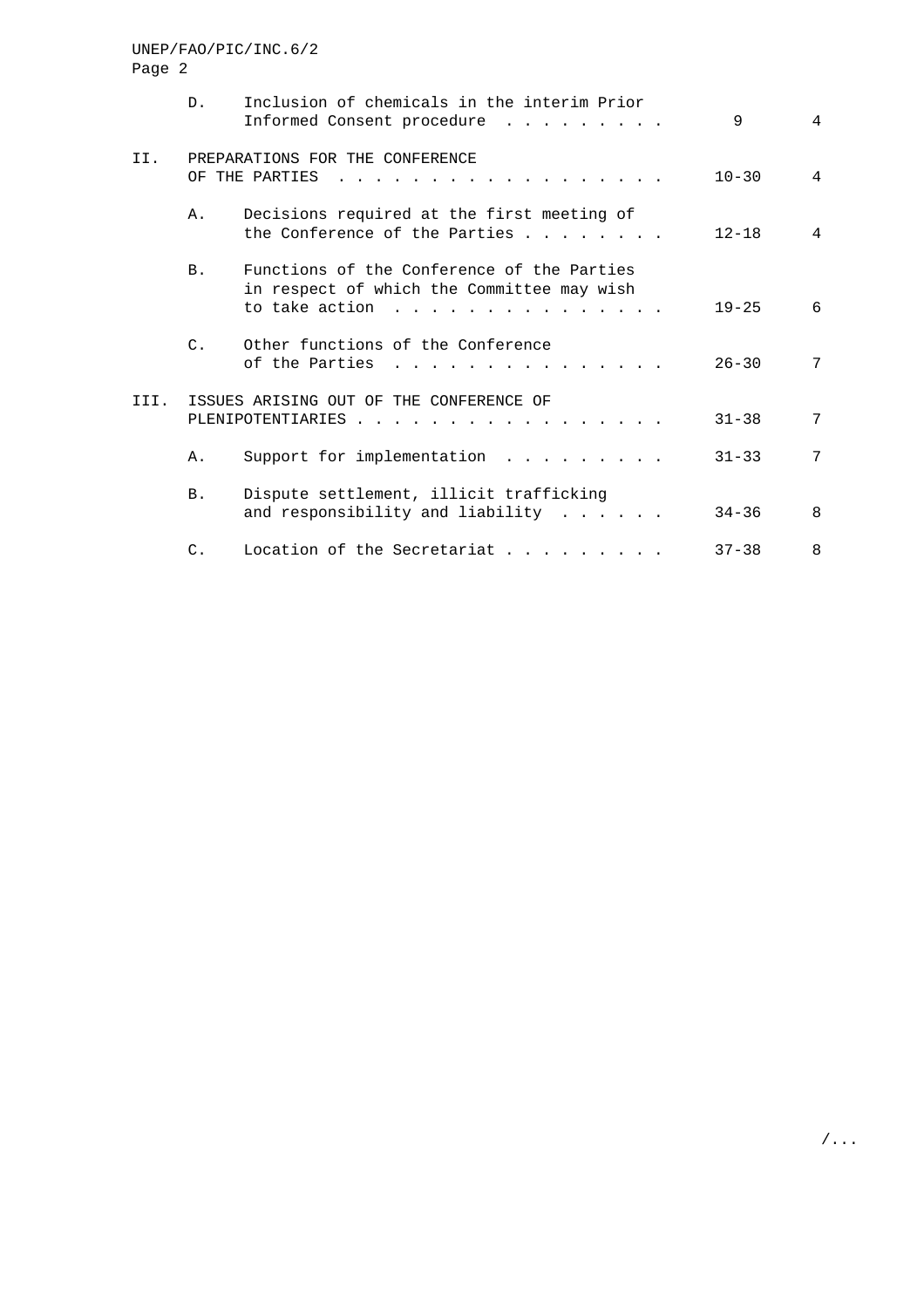#### INTRODUCTION

1. The adoption by the Conference of Plenipotentiaries of the Rotterdam Convention on the Prior Informed Consent Procedure for Certain Hazardous Chemicals and Pesticides in International Trade, on 10 September 1998, marked the beginning of a process of signature and ratification which will lead to the entry into force of the Convention and the subsequent convening of the first meeting of the Conference of the Parties.

2. The Convention will enter into force on the ninetieth day after the date of deposit of the fiftieth instrument of ratification, acceptance, approval or accession. The first meeting of the Conference of the Parties must be held not later than one year after the date of entry into force of the Convention. In the light of the recent precedents of the United Nations Framework Convention on Climate Change and of the Convention on Biological Diversity, the Rotterdam Convention could enter into force in 2001.

3. In that case, the first meeting of the Conference of the Parties might take place late in 2001 or in 2002. The Committee may wish to take advantage of the interim period to carry out the preparatory work required to ensure both the smooth functioning of the Conference of the Parties, and the implementation of the interim Prior Informed Consent (PIC) procedure in accordance with the resolution on interim arrangements adopted by the Conference of Plenipotentiaries (UNEP/FAO/PIC/CONF/5, annex I, resolution 1).

4. Work in the interim period can thus be divided into the following two main areas:

- (a) Implementation of the interim PIC procedure;
- (b) Preparations for the Conference of the Parties.

5. The purpose of the present note is to facilitate discussions at the sixth session of the Committee by providing a brief analysis of the main issues to be addressed during the interim period.

I. IMPLEMENTATION OF THE INTERIM PRIOR INFORMED CONSENT PROCEDURE

#### A. Definition and provisional adoption of the Prior Informed Consent regions

6. The Secretariat is circulating to the Committee a note on the definition and provisional adoption of the Prior Informed Consent (PIC) regions (UNEP/FAO/PIC/INC.6/5).

#### B. Establishment of an Interim Chemical Review Committee

7. The Secretariat is also circulating to the Committee a note on the establishment of an Interim Chemical Review Committee (UNEP/FAO/PIC/INC.6/4).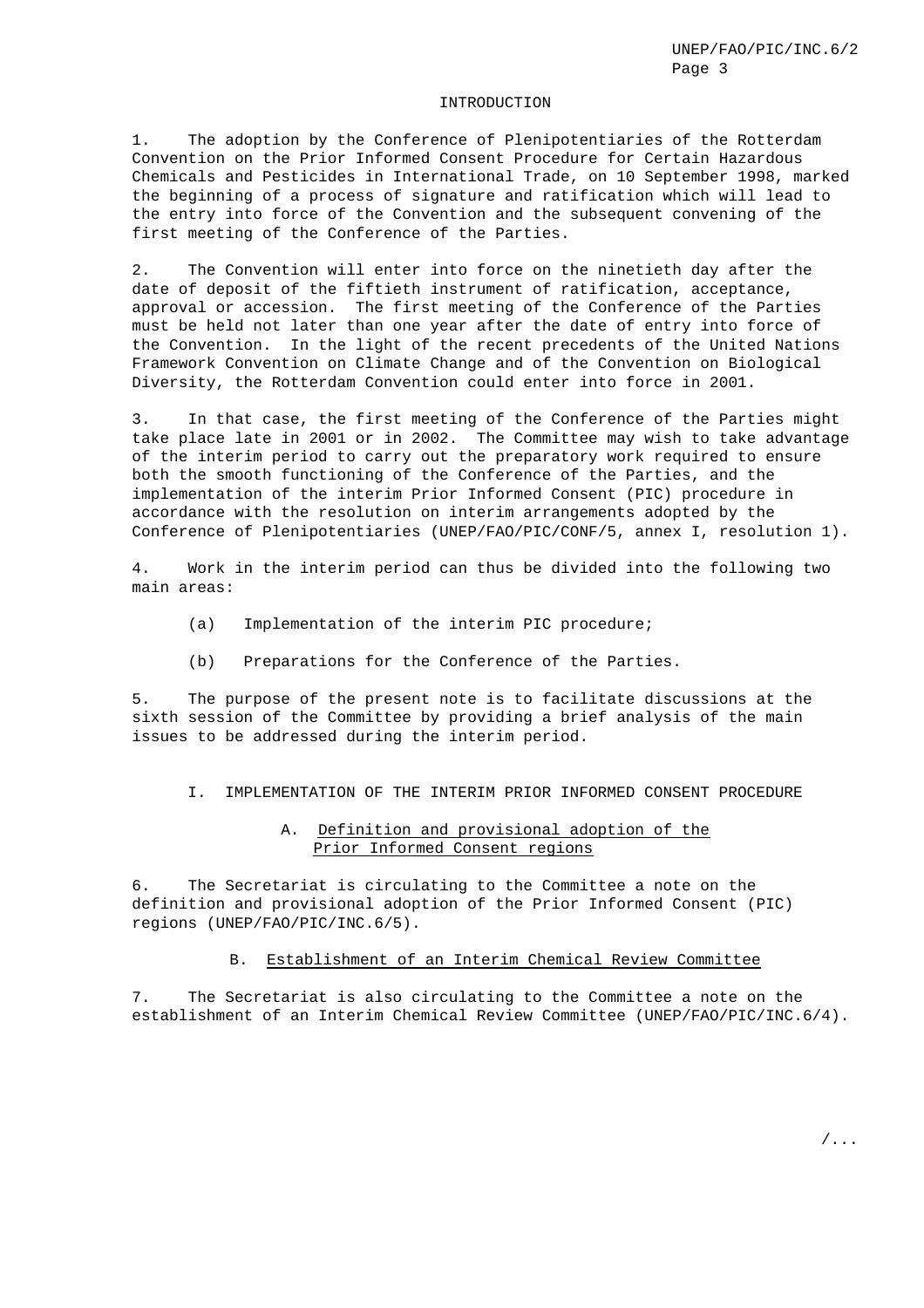## C. Adoption of decision guidance documents for chemicals already identified

8. The Secretariat is circulating to the Committee a note, together with draft decision guidance documents for six chemicals already identified, for its consideration and possible adoption (UNEP/FAO/PIC/INC.6/6).

#### D. Inclusion of chemicals in the interim PIC procedure

9. The Conference of Plenipotentiaries further decided that, between the date on which the Convention was opened for signature and the date of its entry into force, the Committee should decide on the inclusion of any additional chemicals under the interim PIC procedure in accordance with the provisions of Articles 5, 6, 7 and 22 of the Convention. It should be noted that, as of the time of the preparation of the present note, no additional chemicals require a decision.

#### II. PREPARATIONS FOR THE CONFERENCE OF THE PARTIES

10. Before addressing matters of substance, the Conference of the Parties will be required, at its first meeting, to make appropriate decisions on institutional, procedural and legal matters relating to the conduct of its work. Part of this requirement flows from provisions of the Convention which mandate that certain decisions are to be taken at the first meeting. Discussions may also be required with respect to other functions of the Conference of the Parties that need to be addressed at its first meeting or soon thereafter.

11. The following parts of this chapter address matters that will come up at the first meeting of the Conference of the Parties. The Committee will need to discuss how to proceed with these items, as well as with others that it might wish to add to the list, and provide appropriate guidance to the Secretariat.

## A. Decisions required at the first meeting of the Conference of the Parties

1. Rules of procedure and financial rules (Article 18) 1/

12. Rules of procedure for the Conference of the Parties and its subsidiary bodies are essential to the functioning of the Conference of the Parties. Thus, it would seem appropriate to initiate discussions on this agenda item at an early stage of the interim period. To facilitate progress on this item, the Secretariat could be invited to prepare a draft, taking into account the rules of procedure of the Intergovernmental Negotiating Committee and drawing on precedents provided by other relevant conventions, to serve as a basis for discussion at the next session of the Committee.

<sup>1/</sup> All bracketed references to articles are to articles of the Convention.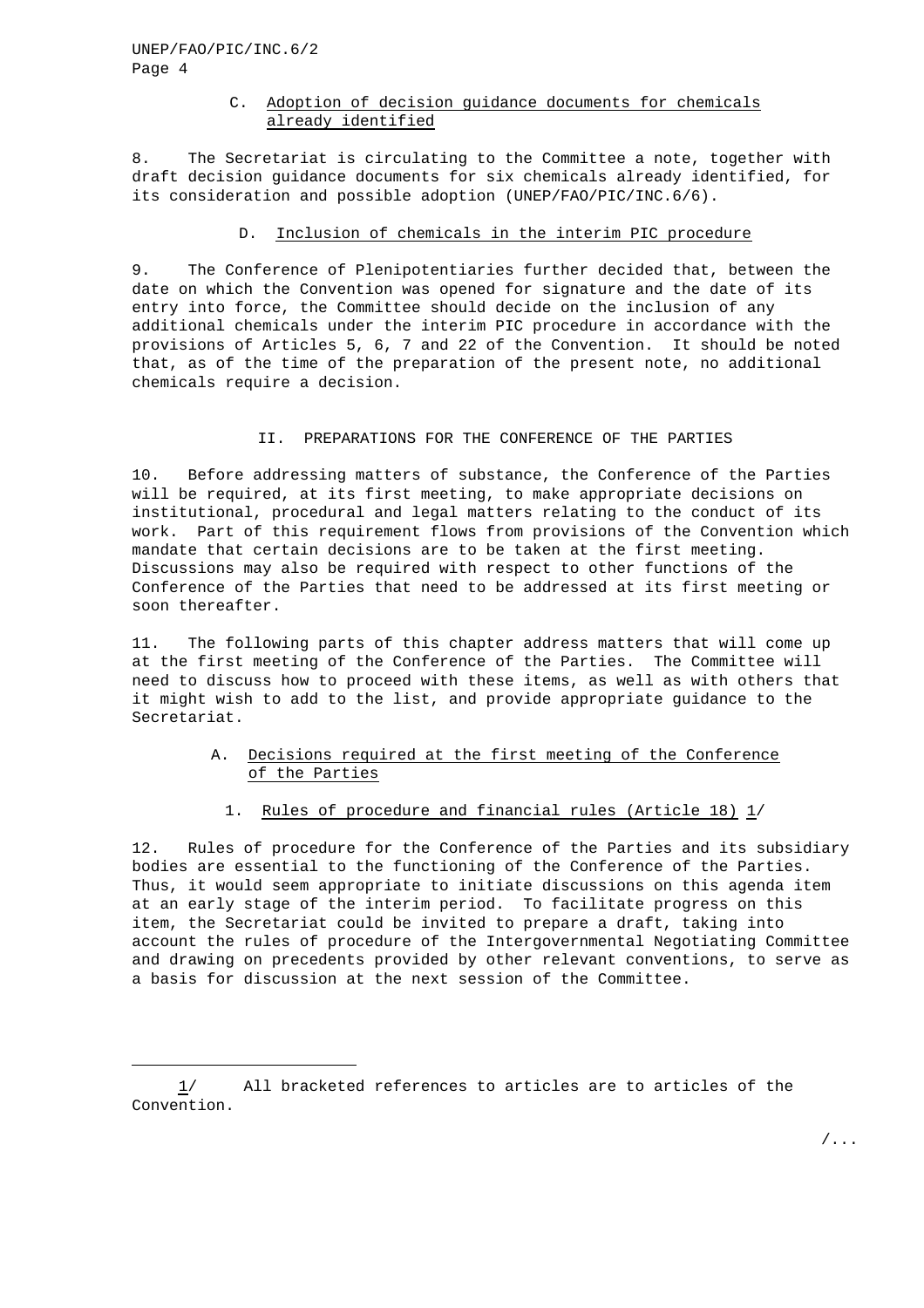13. Financial rules govern the mode of financing the activities of the Conference of the Parties and its subsidiary bodies. They may include the sources of funding, such as agreed or voluntary contributions, as well as the scale of such contributions, the process for the review and approval of the programme and budget, and its scope. The Secretariat could be invited to prepare a paper outlining possible options for the financial rules and a draft budget for the first biennium, to serve as a basis for discussion at the next session of the Committee.

#### 2. Secretariat arrangements and financial provisions for the Secretariat (Article 19)

14. The financial provisions for the Secretariat of the Convention (Article 18, paragraph 4) are closely linked to and may well be integrated into the financial rules and the budget for the operation of the Convention. Furthermore, since the Convention provides that the secretariat functions shall be performed jointly by the Executive Director of UNEP and the Director-General of FAO subject to such arrangements as shall be agreed between them and approved by the Conference of the Parties, such arrangements and their financial implications need to be taken into consideration.

## 3. Definition and adoption of the PIC regions (Article 5)

15. The composition of the PIC regions shall be defined in a decision to be adopted by consensus at the first meeting of the Conference of the Parties. However, as requested in the resolution on interim arrangements, a decision defining the PIC regions would have already been developed and provisionally adopted by the Intergovernmental Negotiating Committee, so the Conference of Parties may wish to formalize this interim decision.

## 4. Establishment of the Chemical Review Committee (Article 18)

16. The Conference of the Parties shall, at its first meeting, establish the Chemical Review Committee. However, as for the PIC regions referred to above, an Interim Chemical Review Committee will already have been established by the Committee in order to discharge, on an interim basis, the functions entrusted to the Chemical Review Committee. The Conference of the Parties may wish to formalize the existing arrangement.

## 5. Inclusion of chemicals from the interim PIC procedure (Article 8)

17. The Conference of the Parties shall, at its first meeting, decide on the inclusion in Annex III of the Convention of the chemicals that have been included in the interim PIC procedure during the period between the date on which the Convention was opened for signature (11 September 1998) and the date of its entry into force. The Conference may also wish to approve the decision guidance documents for those chemicals.

## 6. Discontinuation of the interim PIC procedure (paragraph 13 of the resolution on interim arrangements)

18. The Conference of the Parties shall, at its first meeting, decide that the interim PIC procedure shall cease to operate on a date specified by it. The Committee may wish to consider this issue and may also wish to consider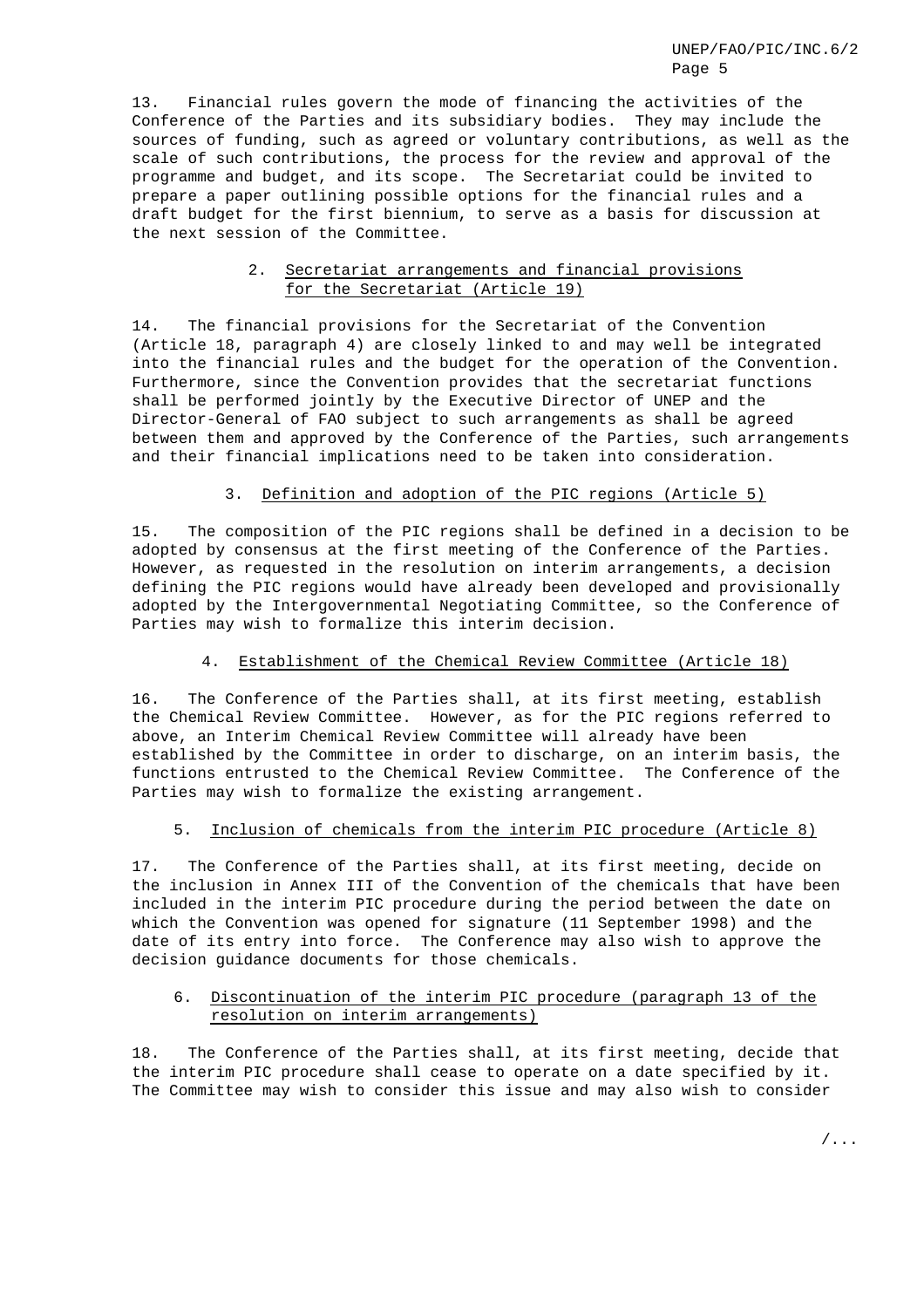UNEP/FAO/PIC/INC.6/2 Page 6

issues related to the operation and application of the PIC procedure for States that are not yet party to the Convention at the time of the first meeting of the Conference of the Parties. The Committee may wish to invite the Secretariat to develop an analysis of the issues associated with the discontinuation of the interim PIC procedure for discussion at the next session of the Committee.

- B. Functions of the Conference of the Parties in respect of which the Committee may wish to take action
- 1. Assignment of specific Harmonized System customs codes (Article 13)

19. The Convention provides that the Conference of Parties shall encourage the World Customs Organization to assign specific Harmonized System customs codes to the individual chemicals or groups of chemicals listed in Annex III, as appropriate.

20. The inclusion of commodities in the Harmonized System is a lengthy process. New proposals for inclusion in the third edition of the Harmonized System, due to come into force in January 2002, should have been submitted to the World Customs Organization by the end of December 1997. Proposals of an urgent nature involving items of environmental or social concern submitted after this date could nonetheless be considered, provided they would not require extensive amendments to the Harmonized System or involve lengthy studies.

21. Both the Montreal Protocol on Substances that Deplete the Ozone Layer and the Basel Convention on the Control of Transboundary Movements of Hazardous Wastes and their Disposal are working with the World Customs Organization in order to include in the Harmonized System certain types of hazardous wastes and ozone-depleting substances.

22. Considering the relative urgency and the time involved, the Committee may wish to address this issue in the interim period.

#### 2. Adoption of annexes on arbitration and conciliation (Article 20)

23. The Convention provides that Parties shall settle disputes between them on the interpretation or application of the Convention through negotiation or other peaceful means of their own choice. It provides that the Parties may declare in a written instrument whether they recognize compulsory arbitration in accordance with procedures to be adopted by the Conference of the Parties in an annex as soon as practicable.

24. The Convention also provides for a conciliation commission. Additional procedures relating to the conciliation commission shall be included in an annex to be adopted by the Conference of the Parties no later than the second meeting of the Conference.

25. The Committee may wish to consider the need to establish a working group for the purpose of developing such annexes.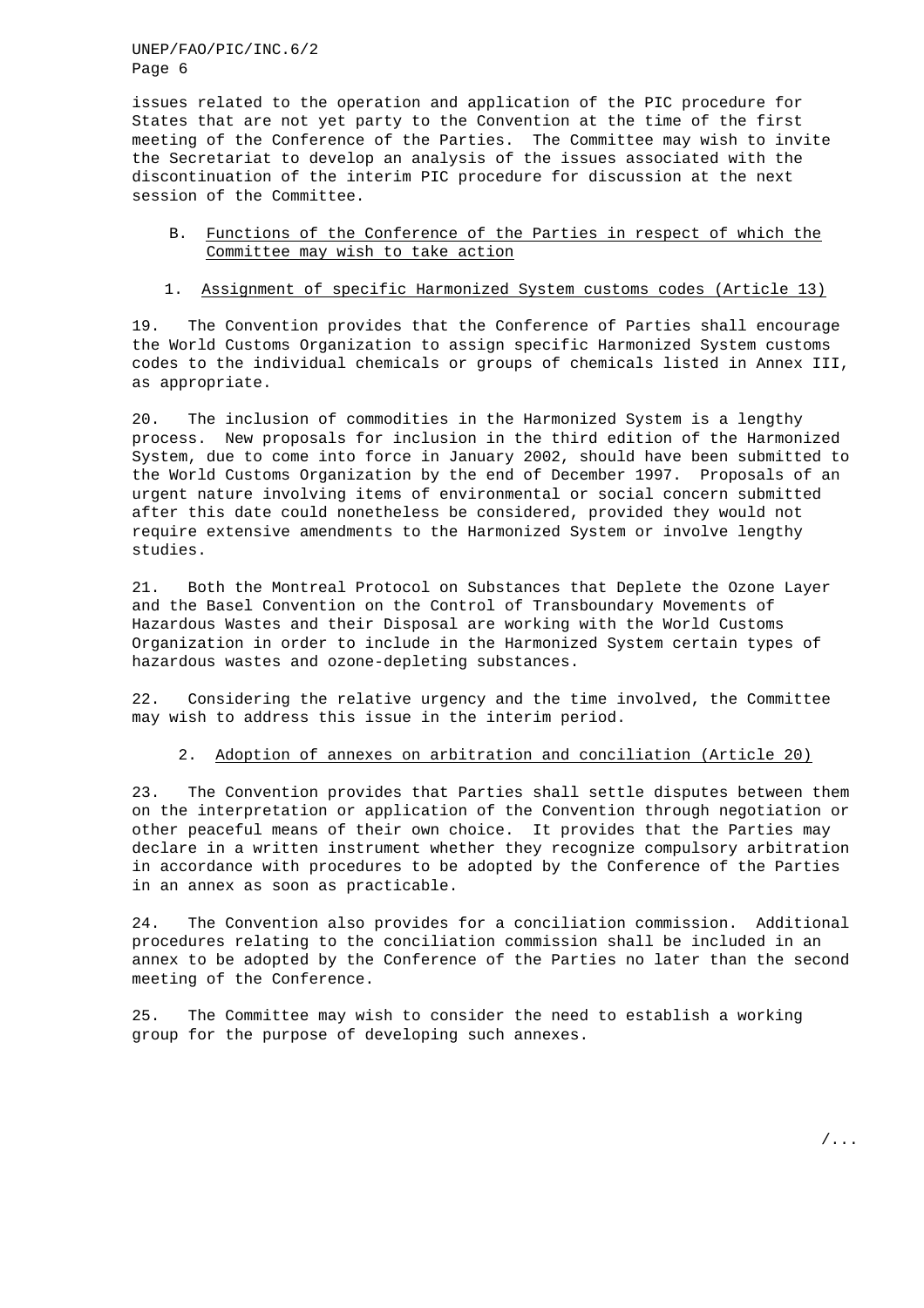## C. Other functions of the Conference of the Parties

## 1. Inclusion of chemicals in Annex III and approval of decision guidance documents (Article 7)

26. One of the main functions of the Conference of the Parties is to decide on the inclusion of chemicals in the PIC procedure and on the approval of the decision guidance documents for those chemicals. Such decisions will be taken by consensus on the basis of a recommendation for inclusion by the Chemical Review Committee and a draft decision guidance document prepared by that same Committee.

#### 2. Removal of chemicals from Annex III and approval of revised decision guidance documents (Article 9)

27. If new information submitted by a Party shows that the listing of a chemical in Annex III is no longer justified, the Chemical Review Committee can decide to recommend to the Conference of the Parties that this chemical be removed from Annex III and to prepare a revised decision guidance document. The Conference of the Parties will then decide whether to remove the chemical from Annex III and whether to approve the revised decision guidance document.

#### 3. Establishment of procedures regarding non-compliance (Article 17)

28. The Conference of the Parties shall, as soon as practicable, develop and approve procedures and institutional mechanisms for determining non-compliance with the provisions of the Convention and for the treatment of Parties found to be in non-compliance.

#### 4. Review and evaluation of implementation (Article 18)

29. Another main function of the Conference of the Parties is to review and evaluate the implementation of the Convention and its institutional arrangements.

## 5. Establishment of subsidiary bodies (Article 18)

30. The Conference of the Parties shall establish such subsidiary bodies as it considers necessary for the implementation of the Convention.

#### III. ISSUES ARISING OUT OF THE CONFERENCE OF PLENIPOTENTIARIES

#### A. Support for implementation

31. During the Conference of Plenipotentiaries, the group of African countries and several other delegations expressed their concern about the technical and financial assistance necessary for the implementation of the Convention, as well as technical and financial assistance during the interim period. It was therefore suggested that, at its next sessions, the Intergovernmental Negotiating Committee should address those questions. The President, in his statement, expressed the view that those issues might be more appropriately dealt with by the Committee prior to the entry into force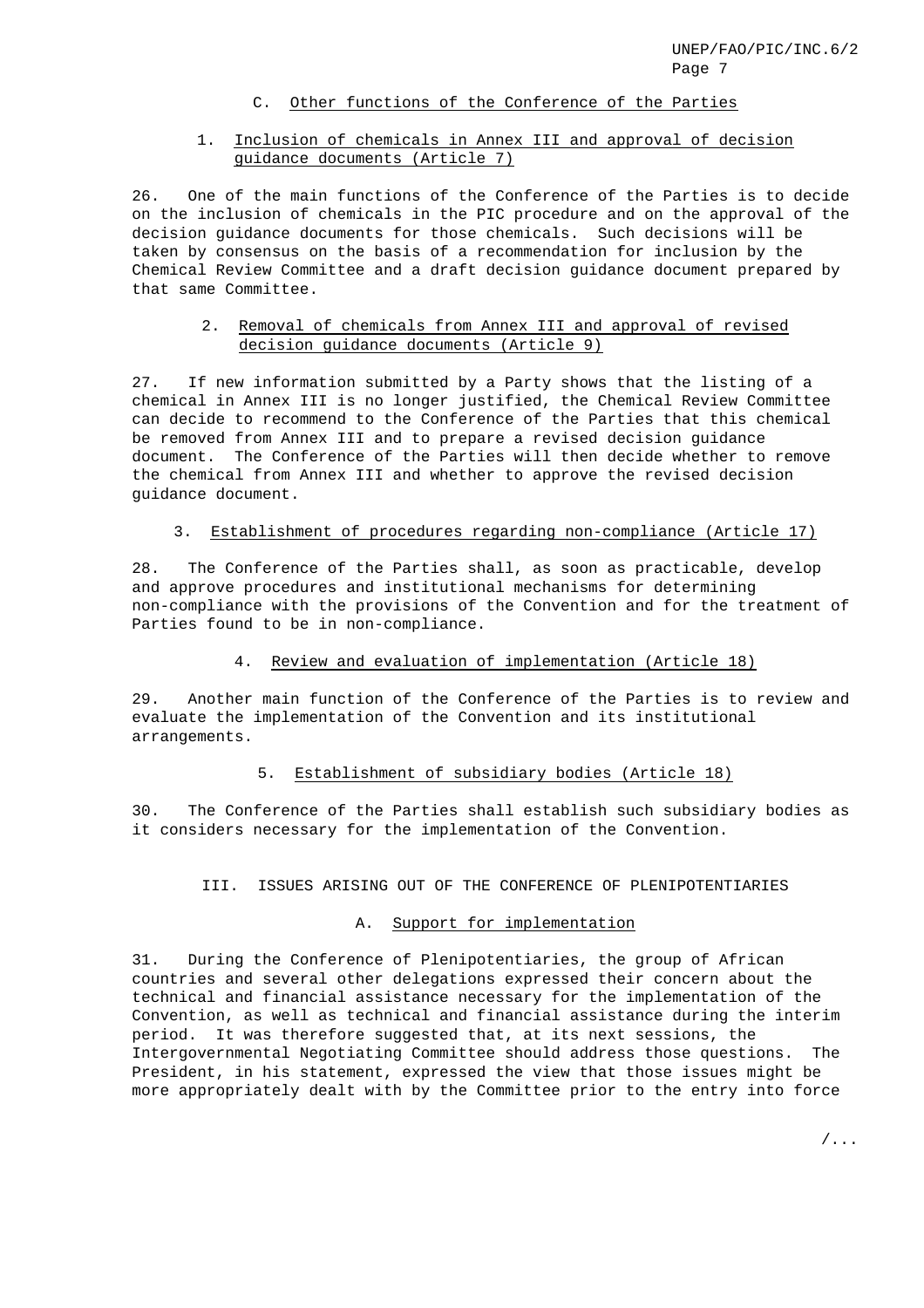UNEP/FAO/PIC/INC.6/2 Page 8

of the Convention and by the Conference of the Parties after the entry into force of the Convention. Some delegates indicated that they would be willing to make financial contributions for the operation of the Secretariat and towards providing technical assistance to promote sustainable chemicals management in the interim period.

32. From 8 to 11 December 1998, the Secretariat convened a regional workshop in Bangkok, hosted by the FAO Regional Office for Asia and the Pacific. The main objectives of the workshop were to help the Designated National Authorities to understand their role and responsibilities in implementing the Convention, thereby helping the countries to implement the Convention in an effective way, and to promote the signature and ratification of the Convention. It also served to assist the overall programme through feedback to the Secretariat and the Committee. The workshop was attended by 28 Designated National Authorities from the region. The Committee may wish to provide guidance to the Secretariat regarding future workshops.

33. The Committee may wish to consider the concerns expressed by the group of African countries and other delegations.

## B. Dispute settlement, illicit trafficking and responsibility and liability

34. In a statement made during the Conference of Plenipotentiaries, the group of African countries expressed the view that there was a need to consider issues such as dispute settlement, illicit trafficking and responsibility and liability at an early stage.

35. The President of the Conference of Plenipotentiaries expressed his view that those issues might be more appropriately dealt with by the Committee prior to the entry into force of the Convention and by the Conference of the Parties after the entry into force of the Rotterdam Convention.

36. The Committee may wish to consider the concerns raised in this regard.

#### C. Location of the Secretariat

37. The Conference of Plenipotentiaries welcomed with appreciation the generous offers to host the Secretariat of the Rotterdam Convention received from Germany and from Italy and Switzerland jointly, but noted that the Convention provides for the Conference of the Parties to approve arrangements agreed between the Director-General of FAO and the Executive Director of UNEP for the joint performance of the functions of the Secretariat of the Convention. It called upon the Director-General of FAO and the Executive Director of UNEP to consider the offers received from Germany and from Italy and Switzerland jointly, as well as any other offers, and to provide a comparative analysis of those offers regarding the physical location of the Secretariat for consideration by the Conference of the Parties at its first meeting, and stated that the preparation of such analyses should be carried out in consultation with the Committee.

/...